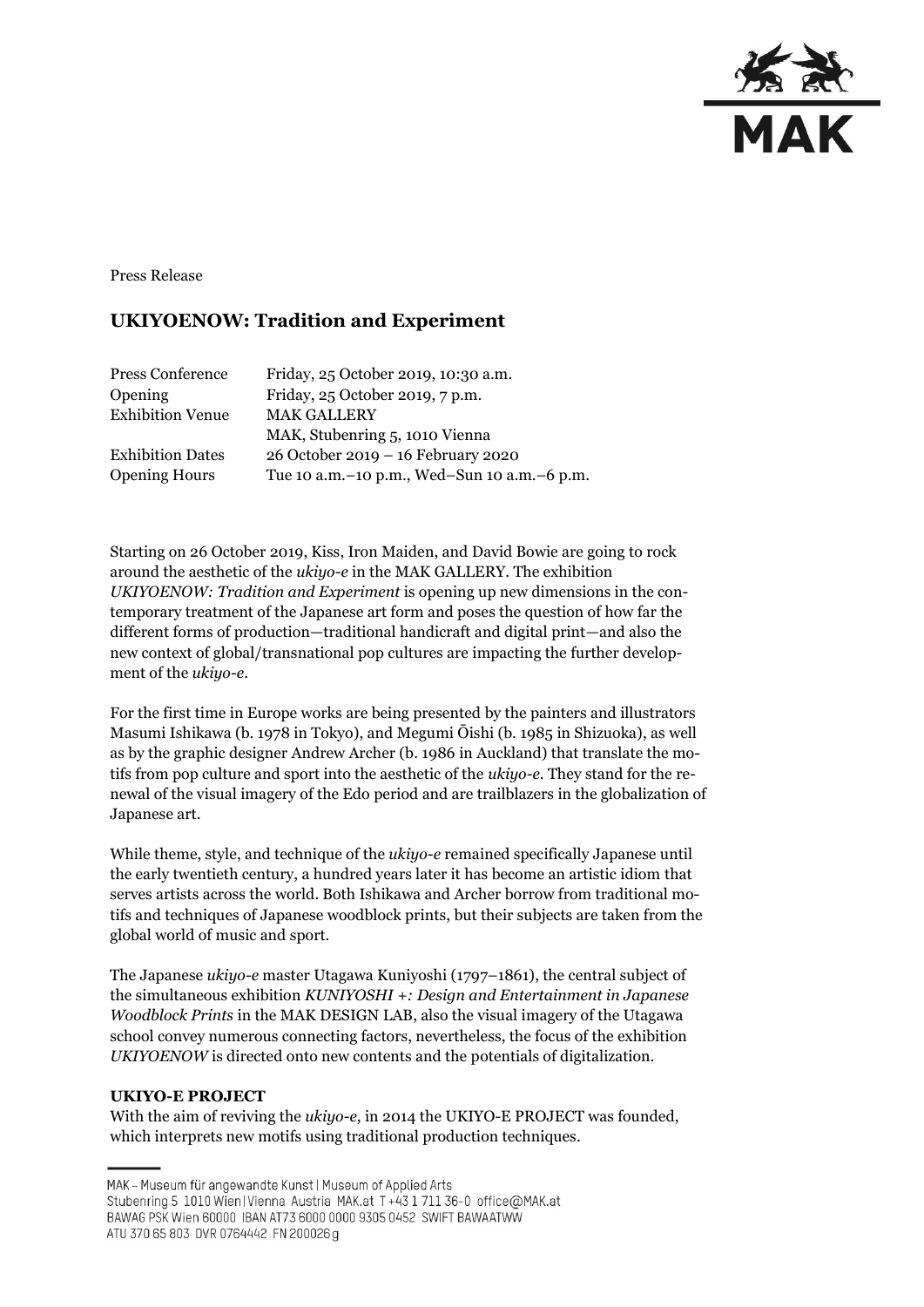

The initiator Yuka Mitsui collected the best wooden block cutters and printers in order to produce Masumi Ishikawa's and Megumi Ōishi's contemporary designs using the traditional Japanese printing technique. Ishikawa trained in the art of Japanese illustration with Utagawa Toyokuni VI (1903–2000) and thus still continues the tradition of the Utagawa school after 200 years.

In 2015 the collaboration started with the US hard rock band Kiss, whose stage shows are renowned for their aesthetic allusions to the Japanese kabuki theater. The success of this project led at the end of 2016 to the collaboration with Iron Maiden and in June 2018 posthumously with David Bowie. The elaborately designed prints emerging from these projects are on show in the MAK exhibition *UKIYOENOW* for the first time in their entirety outside Japan.

## **Andrew Archer**

In contrast to the traditional production methods of the UKIYO-E PROJECT, Andrew Archer's works are produced digitally. The graphic designer, who lives in Melbourne, combines his passion for basketball and the *ukiyo-e* in his most extensive series yet, *Edo Ball*. This dynamic picture series produced in high-quality digital print follows Kuniyoshi and his pupil Yoshitoshi in style and spellbinds viewers with its individual vein of wit and humor.

Besides this print series Archer is showing two smaller series in the MAK exhibition, likewise in *ukiyo-e* style, showcasing the Chinese singer Chris Lee and the American actor and rock star Jared Leto.

Parallel to *UKIYOENOW*, the MAK is celebrating the 150th anniversary of Austrian-Japanese friendship with the exhibition *KUNIYOSHI+: Design and Entertainment in Japanese Woodblock Prints* in the MAK DESIGN LAB. The show focuses on the great Japanese *ukiyo-e* designer Utagawa Kuniyoshi—later so influential for manga and anime—and his artistic and cultural environment.

The main feature of MAK DAY on 26 October 2019 is the anniversary *150 Years of Austrian-Japanese Friendship* and will present numerous program items relating to the two newly opened MAK exhibitions. Program details at MAK.at

Press photos are available for download at MAK.at/en/press

Kindly supported by



*UKIYOENOW Tradition and Experiment* Page 2